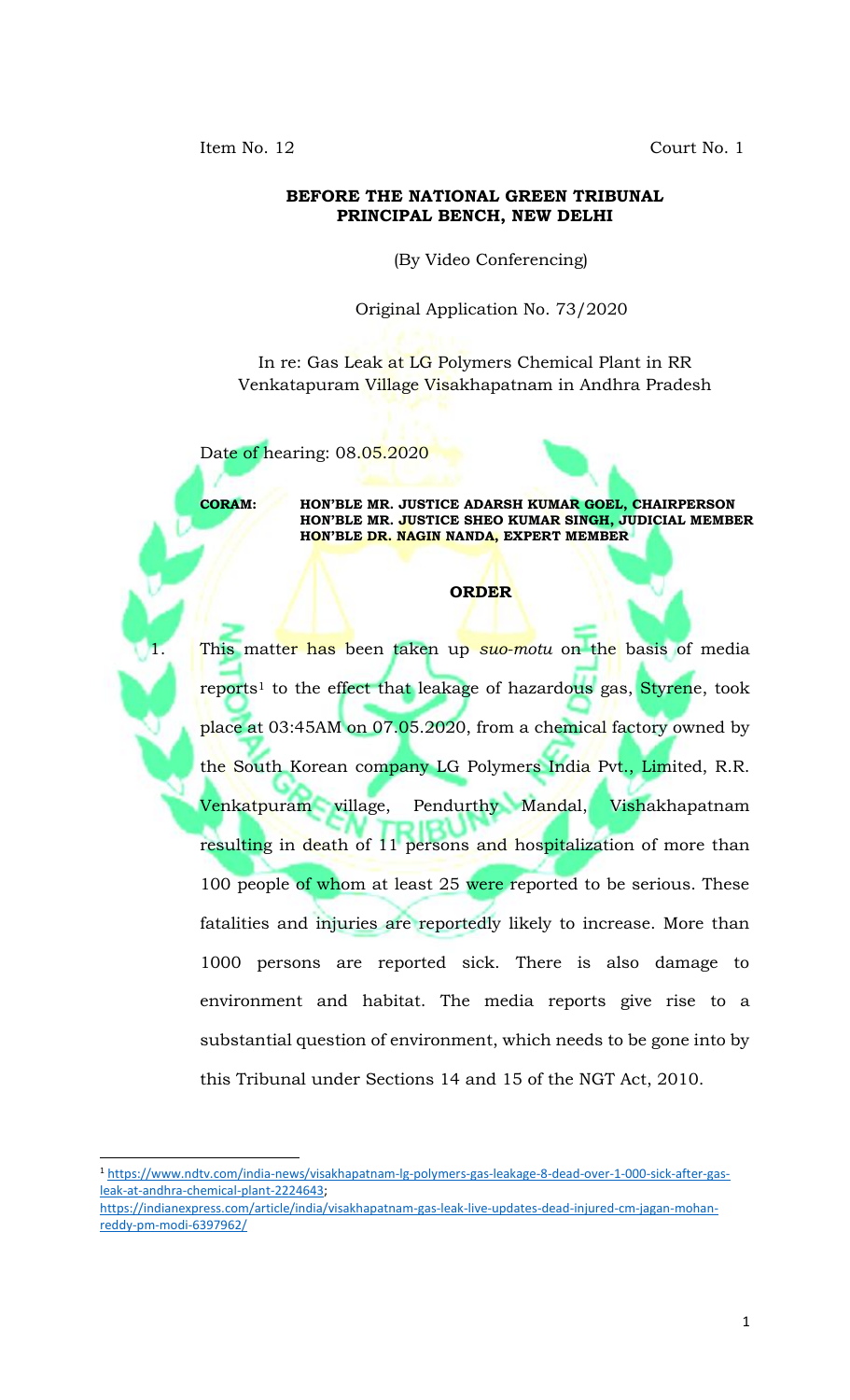- 2. Styrene gas is a hazardous chemical as defined under Rule 2(e) read with Entry 583 of Schedule I to the Manufacture, Storage and Import of Hazardous Chemical Rules, 1989. The Rules require on-site and off-site Emergency Plans to ensure prevention of damage. There appears to be failure to comply with the said Rules and other statutory provisions. Leakage of hazardous gas at such a scale adversely affecting public health and environment, clearly attracts the principle of 'Strict Liability' against the enterprise engaged in hazardous or inherently dangerous industry. Such an entity is liable to restore the damage caused under the Environment Law, apart from other statutory liability. The statutory authorities responsible for authorizing and regulating such activities may also be accountable for their lapses, if any, in dealing with the matter. It is also necessary to ensure that all necessary steps are taken to prevent recurrence of such an incident. Without prejudice to any other proceedings, this Tribunal has to perform its statutory obligation of providing relief and compensation to the victims of "environmental damage", as statutorily enacted, and restitution of damaged property and environment. With a view to deal with the issue, it is necessary to ascertain the facts relating to the extent of damage, extent of failure and consider remedial measures. The affected parties have to be given the opportunity of being heard.
- 3. Accordingly, we issue notice to Andhra Pradesh State PCB, District Magistrate, Vishakhapatnam, Central Pollution Control Board (CPCB), Ministry of Environment, Forests & Climate Change (MoEF&CC) and LG Polymers India Pvt., Limited. Notice may be served by email and response if any, be filed before the next date, by email at [judicial-ngt@gov.in.](mailto:judicial-ngt@gov.in)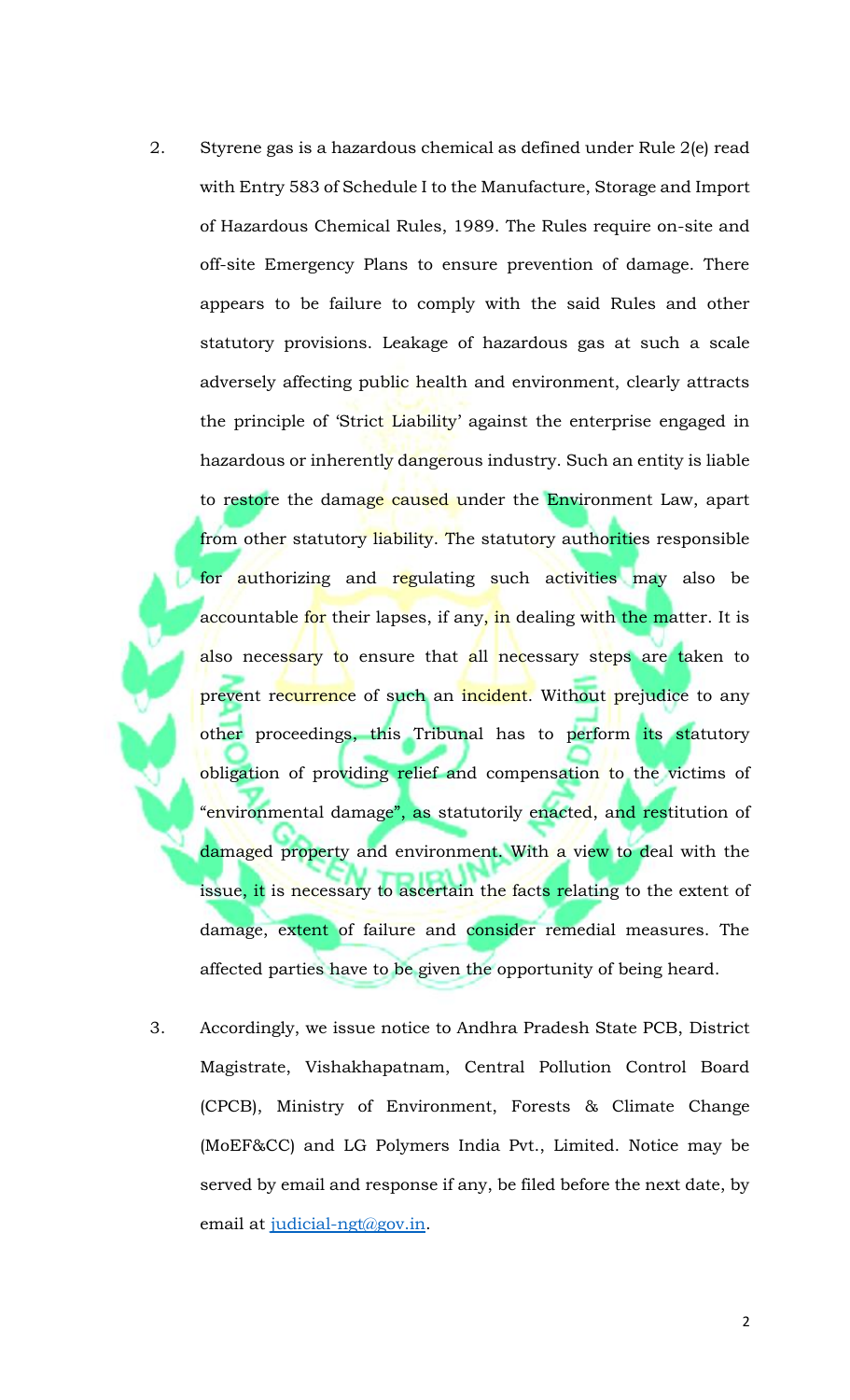- 4. We also seek a report from a 5-member Committee comprising:
	- a. Justice B. Seshasayana Reddy, Former Judge, A.P. High Court; - (Online till he is able to reach Vizag);
	- b. Prof. Ch V Rama Chandra Murthy, Former Vice Chancellor, Andhra University, Vizag;
	- c. Professor Pulipati King, Head of Chemical Engineering Department, Andhra University, Vizag;
	- d. Member Secretary, CPCB (Online, if travel is restricted due to Covid-19); and

e. Director, CSIR-Indian Institute of Chemical Technology (Online, if travel is restricted due to Covid-19);

f. Head, NEERI, Vizag.

The District magistrate, Vishakhapatnam, and Regional Office, Andhra Pradesh State PCB may provide logistic support to the Committee to enable their fact-finding and reporting. The Chairman, CPCB may steer and facilitate the functioning of the Committee using available technology. CPCB will bear the initial cost of functioning of the Committee to the extent necessary. The Committee will be at liberty to take assistance of such experts, individuals and institutions as may be considered necessary. The Member Secretary, CPCB will act as nodal agency for coordination.

- 5. The Committee may visit and inspect the site at the earliest and give its report before the next date via email [judicial-ngt@gov.in.](mailto:judicial-ngt@gov.in) Site visit may be initially conducted by members available locally in consideration with outside members online. The Committee may specifically report:
	- a. The sequence of events;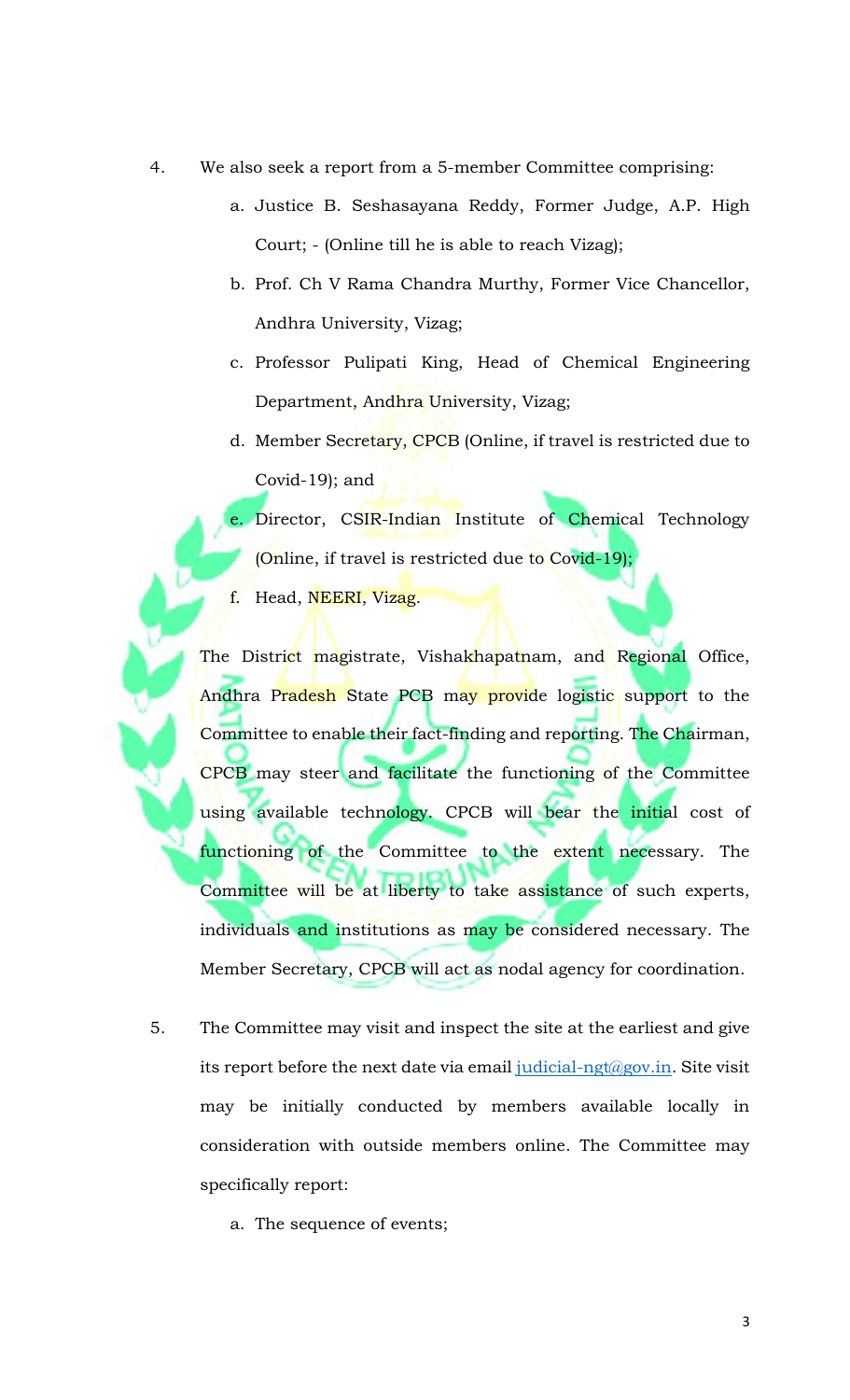- b. Causes of failure and persons and authorities responsible therefor;
- c. Extent of damage to life, human and non-human; public health; and environment – including, water, soil, air;
- d. Steps to be taken for compensation of victims and restitution of the damaged property and environment, and the cost involved;
- e. Remedial measures to prevent recurrence;
- f. Any other incidental or allied issues found relevant.
- 6. Having regard to the *prima facie* material regarding the extent of damage to life, public health and environment, we direct LG Polymers India Pvt., Limited to forthwith deposit an initial amount of Rs. 50 Crore, with the District Magistrate, Vishakhapatnam, which wil<mark>l abide b</mark>y further ord<mark>ers of this</mark> Tribunal. The amount is being fixed having regard to the financial worth of the company and the extent of the damage caused.

A copy of this order be sent to Justice B. Seshasayana Reddy, Former judge, A.P. High Court; Prof. Ch V Rama Chandra Murthy, Former Vice Chancellor, Andhra University, Vizag; Professor Pulipati King, Head of Chemical Engineering Department, Andhra University, Vizag; Director, CSIR-Indian Institute of Chemical Technology; Head, NEERI, Vizag; Andhra Pradesh State PCB; District Magistrate, Vishakhapatnam; Central Pollution Control Board (CPCB); Ministry of Environment, Forests & Climate Change (MoEF&CC) and LG Polymers India Pvt., Limited, by email.